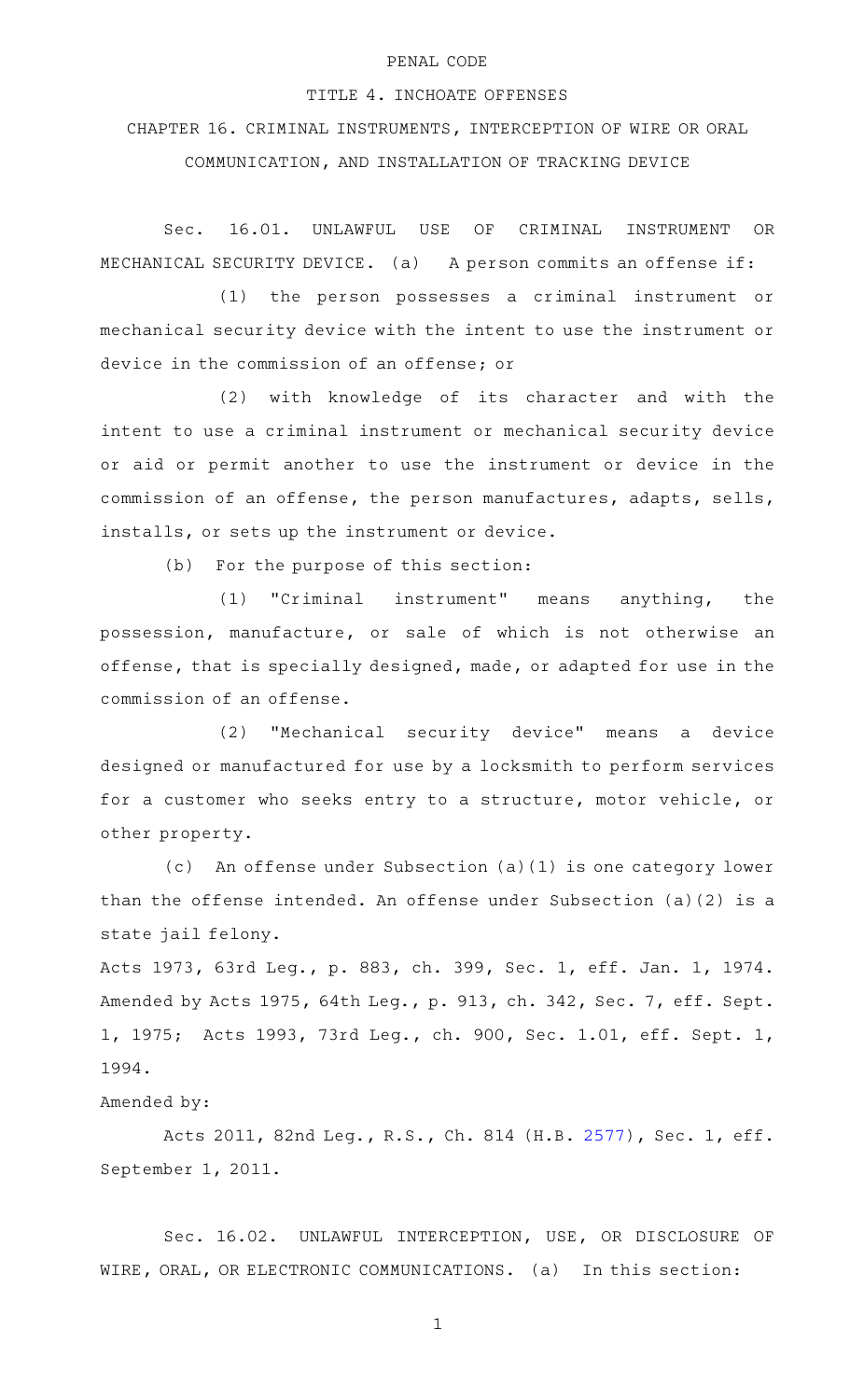(1) "Communication common carrier," "computer trespasser," "contents," "covert entry," "electronic communication," "intercept," "interception device," "investigative or law enforcement officer," "oral communication," "protected computer," and "wire communication" have the meanings assigned by Article [18A.001](http://www.statutes.legis.state.tx.us/GetStatute.aspx?Code=CR&Value=18A.001), Code of Criminal Procedure.

(2) "Immediate life-threatening situation" and "member of a law enforcement unit specially trained to respond to and deal with life-threatening situations" have the meanings assigned by Article [18A.201](http://www.statutes.legis.state.tx.us/GetStatute.aspx?Code=CR&Value=18A.201), Code of Criminal Procedure.

 $(3)$  "Readily accessible to the general public" means, with respect to a radio communication, a communication that is not:

(A) scrambled or encrypted;

(B) transmitted using modulation techniques whose essential parameters have been withheld from the public with the intention of preserving the privacy of the communication;

(C) carried on a subcarrier or other signal subsidiary to a radio transmission;

(D) transmitted over a communication system provided by a common carrier, unless the communication is a tone-only paging system communication;

(E) transmitted on frequencies allocated under Part 25, Subpart D, E, or F of Part 74, or Part 94 of the rules of the Federal Communications Commission, unless, in the case of a communication transmitted on a frequency allocated under Part 74 that is not exclusively allocated to broadcast auxiliary services, the communication is a two-way voice communication by radio; or

(F) an electronic communication.

(b) A person commits an offense if the person:

 $(1)$  intentionally intercepts, endeavors to intercept, or procures another person to intercept or endeavor to intercept a wire, oral, or electronic communication;

(2) intentionally discloses or endeavors to disclose to another person the contents of a wire, oral, or electronic communication if the person knows or has reason to know the information was obtained through the interception of a wire, oral, or electronic communication in violation of this subsection;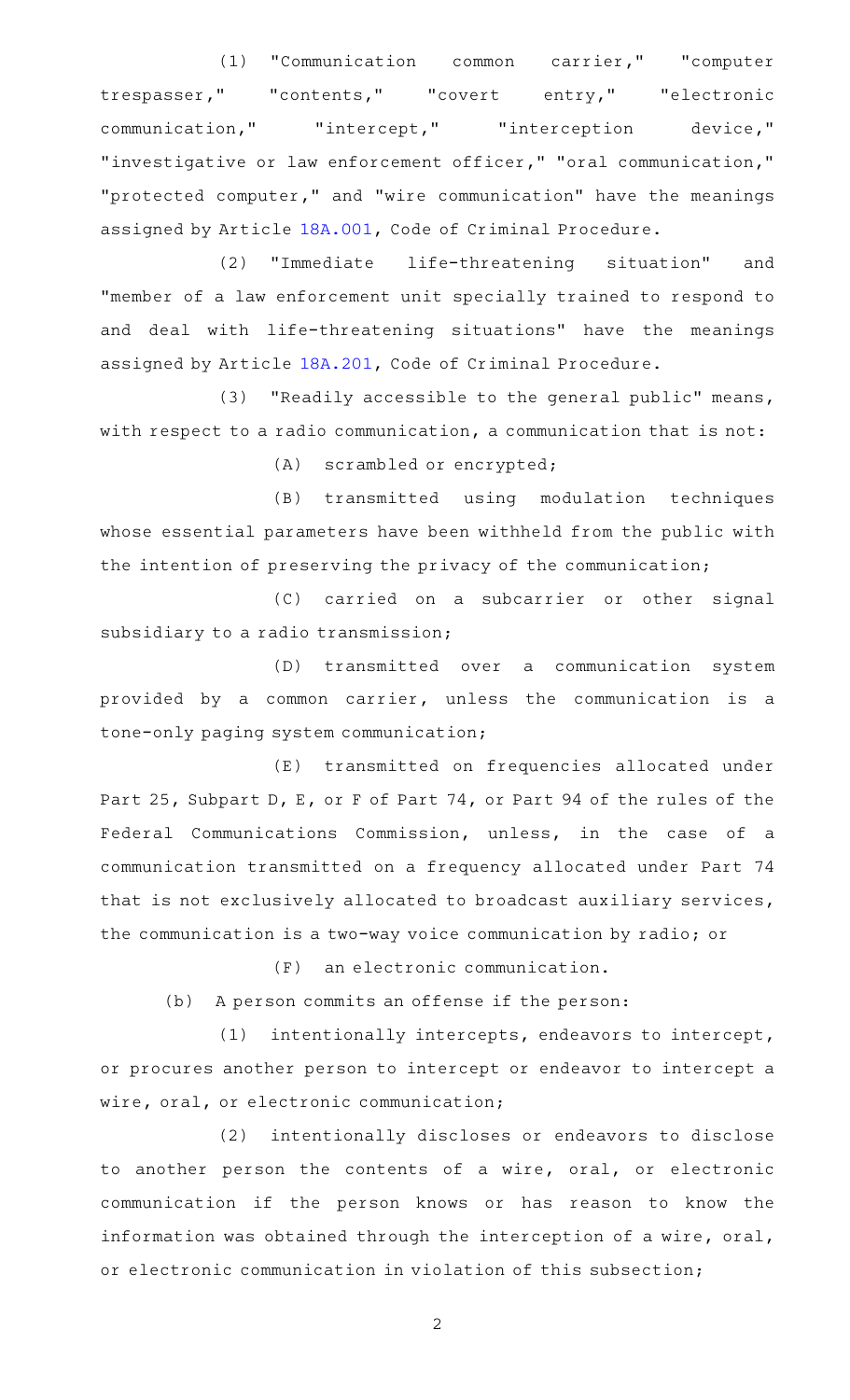(3) intentionally uses or endeavors to use the contents of a wire, oral, or electronic communication if the person knows or is reckless about whether the information was obtained through the interception of a wire, oral, or electronic communication in violation of this subsection;

(4) knowingly or intentionally effects a covert entry for the purpose of intercepting wire, oral, or electronic communications without court order or authorization; or

 $(5)$  intentionally uses, endeavors to use, or procures any other person to use or endeavor to use any interception device to intercept any oral communication when the device:

 $(A)$  is affixed to, or otherwise transmits a signal through a wire, cable, or other connection used in wire communications; or

(B) transmits communications by radio or interferes with the transmission of communications by radio.

(c) It is an affirmative defense to prosecution under Subsection (b) that:

 $(1)$  an operator of a switchboard or an officer, employee, or agent of a communication common carrier whose facilities are used in the transmission of a wire or electronic communication intercepts a communication or discloses or uses an intercepted communication in the normal course of employment while engaged in an activity that is a necessary incident to the rendition of service or to the protection of the rights or property of the carrier of the communication, unless the interception results from the communication common carrier 's use of service observing or random monitoring for purposes other than mechanical or service quality control checks;

 $(2)$  an officer, employee, or agent of a communication common carrier provides information, facilities, or technical assistance to an investigative or law enforcement officer who is authorized as provided by this section to intercept a wire, oral, or electronic communication;

(3) a person acting under color of law intercepts:

(A) a wire, oral, or electronic communication, if the person is a party to the communication or if one of the parties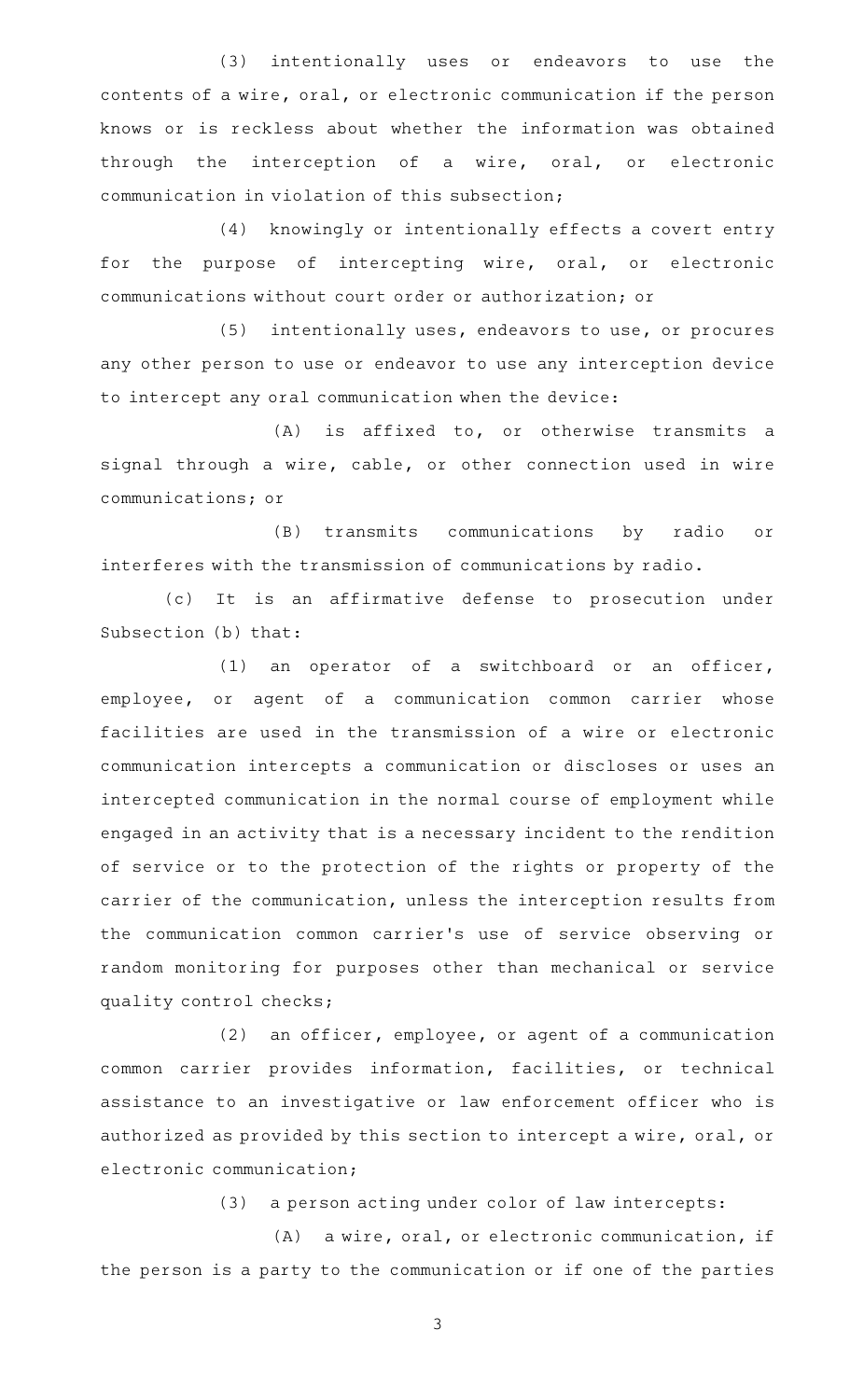to the communication has given prior consent to the interception;

(B) a wire, oral, or electronic communication, if the person is acting under the authority of Chapter [18A,](http://www.statutes.legis.state.tx.us/GetStatute.aspx?Code=CR&Value=18A) Code of Criminal Procedure; or

(C) a wire or electronic communication made by a computer trespasser and transmitted to, through, or from a protected computer, if:

(i) the interception did not acquire a communication other than one transmitted to or from the computer trespasser;

(ii) the owner of the protected computer consented to the interception of the computer trespasser 's communications on the protected computer; and

(iii) the actor was lawfully engaged in an ongoing criminal investigation and the actor had reasonable suspicion to believe that the contents of the computer trespasser 's communications likely to be obtained would be material to the investigation;

(4) a person not acting under color of law intercepts a wire, oral, or electronic communication, if:

 $(A)$  the person is a party to the communication; or

(B) one of the parties to the communication has given prior consent to the interception, unless the communication is intercepted for the purpose of committing an unlawful act;

(5) a person acting under color of law intercepts a wire, oral, or electronic communication if:

(A) oral or written consent for the interception is given by a magistrate before the interception;

(B) an immediate life-threatening situation exists;

(C) the person is a member of a law enforcement unit specially trained to:

(i) respond to and deal with life-threatening situations; or

> (ii) install interception devices; and (D) the interception ceases immediately on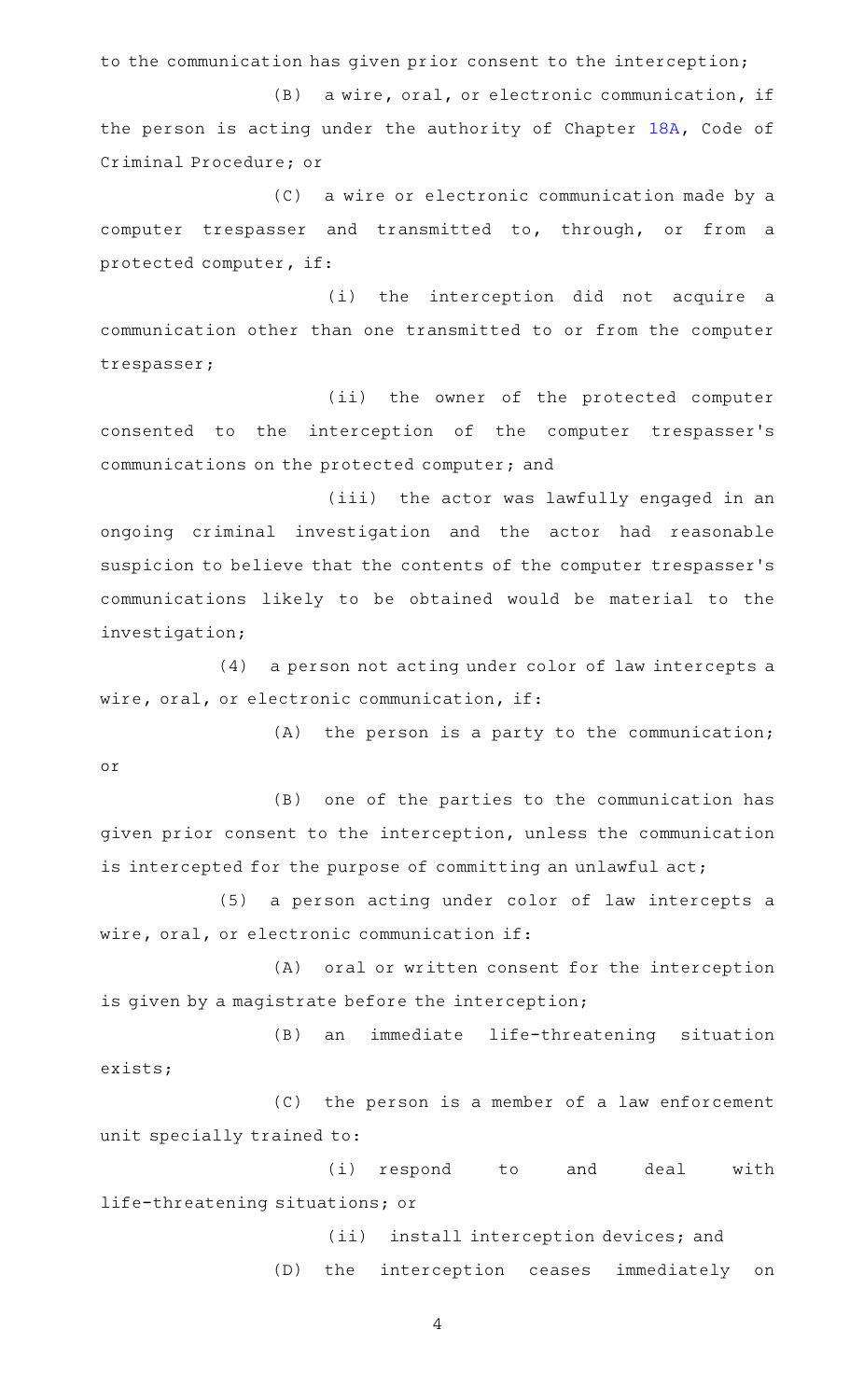termination of the life-threatening situation;

distress;

(6) an officer, employee, or agent of the Federal Communications Commission intercepts a communication transmitted by radio or discloses or uses an intercepted communication in the normal course of employment and in the discharge of the monitoring responsibilities exercised by the Federal Communications Commission in the enforcement of Chapter 5, Title 47, United States Code;

(7) a person intercepts or obtains access to an electronic communication that was made through an electronic communication system that is configured to permit the communication to be readily accessible to the general public;

(8) a person intercepts radio communication, other than a cordless telephone communication that is transmitted between a cordless telephone handset and a base unit, that is transmitted:

(A) by a station for the use of the general public;

(B) to ships, aircraft, vehicles, or persons in

(C) by a governmental, law enforcement, civil defense, private land mobile, or public safety communications system that is readily accessible to the general public, unless the radio communication is transmitted by a law enforcement representative to or from a mobile data terminal;

(D) by a station operating on an authorized frequency within the bands allocated to the amateur, citizens band, or general mobile radio services; or

(E) by a marine or aeronautical communications system;

(9) a person intercepts a wire or electronic communication the transmission of which causes harmful interference to a lawfully operating station or consumer electronic equipment, to the extent necessary to identify the source of the interference;

(10) a user of the same frequency intercepts a radio communication made through a system that uses frequencies monitored by individuals engaged in the provision or the use of the system, if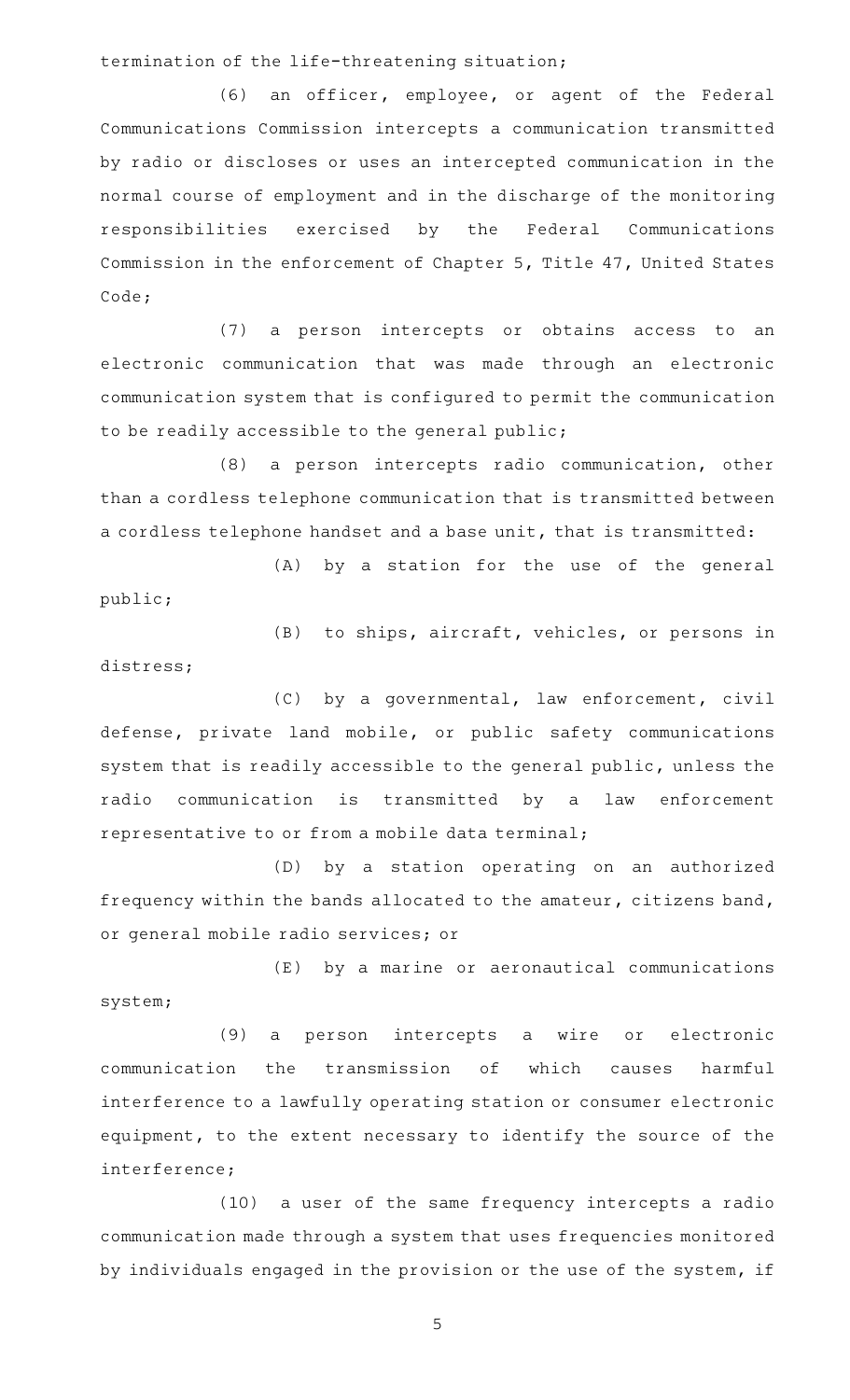the communication is not scrambled or encrypted; or

(11) a provider of an electronic communications service records the fact that a wire or electronic communication was initiated or completed in order to protect the provider, another provider furnishing service towards the completion of the communication, or a user of that service from fraudulent, unlawful, or abusive use of the service.

(d) A person commits an offense if the person:

(1) intentionally manufactures, assembles, possesses, or sells an interception device knowing or having reason to know that the device is designed primarily for nonconsensual interception of wire, electronic, or oral communications and that the device or a component of the device has been or will be used for an unlawful purpose; or

(2) places in a newspaper, magazine, handbill, or other publication an advertisement of an interception device:

(A) knowing or having reason to know that the device is designed primarily for nonconsensual interception of wire, electronic, or oral communications;

(B) promoting the use of the device for the purpose of nonconsensual interception of wire, electronic, or oral communications; or

(C) knowing or having reason to know that the advertisement will promote the use of the device for the purpose of nonconsensual interception of wire, electronic, or oral communications.

(e) It is an affirmative defense to prosecution under Subsection (d) that the manufacture, assembly, possession, or sale of an interception device that is designed primarily for the purpose of nonconsensual interception of wire, electronic, or oral communication is by:

(1) a communication common carrier or a provider of wire or electronic communications service or an officer, agent, or employee of or a person under contract with a communication common carrier or service provider acting in the normal course of the provider 's or carrier 's business;

 $(2)$  an officer, agent, or employee of a person under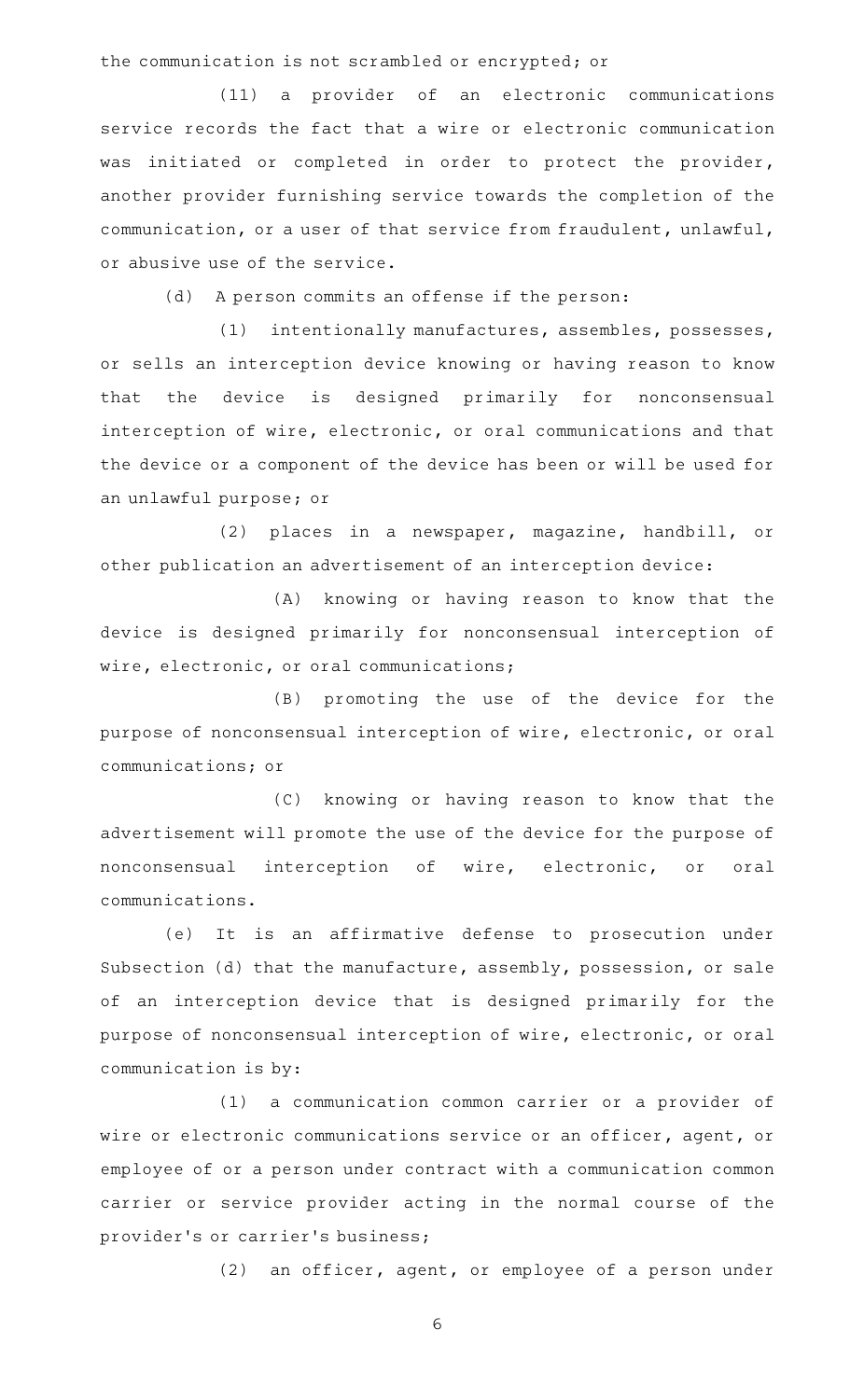contract with, bidding on contracts with, or doing business with the United States or this state acting in the normal course of the activities of the United States or this state;

(3) a member of the Department of Public Safety who is specifically trained to install wire, oral, or electronic communications intercept equipment; or

 $(4)$  a member of a local law enforcement agency that has an established unit specifically designated to respond to and deal with life-threatening situations.

 $(e-1)$  It is a defense to prosecution under Subsection (d)(1) that the interception device is possessed by a person authorized to possess the device under Section [500.008,](http://www.statutes.legis.state.tx.us/GetStatute.aspx?Code=GV&Value=500.008) Government Code, or Section [242.103,](http://www.statutes.legis.state.tx.us/GetStatute.aspx?Code=HR&Value=242.103) Human Resources Code.

(f) An offense under this section is a felony of the second degree, unless the offense is committed under Subsection (d) or (g), in which event the offense is a state jail felony.

(g) A person commits an offense if, knowing that a government attorney or an investigative or law enforcement officer has been authorized or has applied for authorization to intercept wire, electronic, or oral communications, the person obstructs, impedes, prevents, gives notice to another of, or attempts to give notice to another of the interception.

(h) Repealed by Acts 2005, 79th Leg., Ch. 889, Sec. 1, eff. June 17, 2005.

Added by Acts 1981, 67th Leg., p. 738, ch. 275, Sec. 2, eff. Aug. 31, 1981. Amended by Acts 1983, 68th Leg., p. 4878, ch. 864, Sec. 1 to 3, eff. June 19, 1983; Acts 1989, 71st Leg., ch. 1166, Sec. 16, eff. Sept. 1, 1989; Acts 1993, 73rd Leg., ch. 790, Sec. 16, eff. Sept. 1, 1993; Acts 1993, 73rd Leg., ch. 900, Sec. 1.01, eff. Sept. 1, 1994; Acts 1997, 75th Leg., ch. 1051, Sec. 9, eff. Sept. 1, 1997; Acts 2001, 77th Leg., ch. 1270, Sec. 11, eff. Sept. 1, 2001; Acts 2003, 78th Leg., ch. 678, Sec. 1, eff. Sept. 1, 2003.

Amended by:

Acts 2005, 79th Leg., Ch. 889 (S.B. [1551\)](http://www.legis.state.tx.us/tlodocs/79R/billtext/html/SB01551F.HTM), Sec. 1, eff. June 17, 2005.

Acts 2009, 81st Leg., R.S., Ch. 1169 (H.B. [3228](http://www.legis.state.tx.us/tlodocs/81R/billtext/html/HB03228F.HTM)), Sec. 9, eff. September 1, 2009.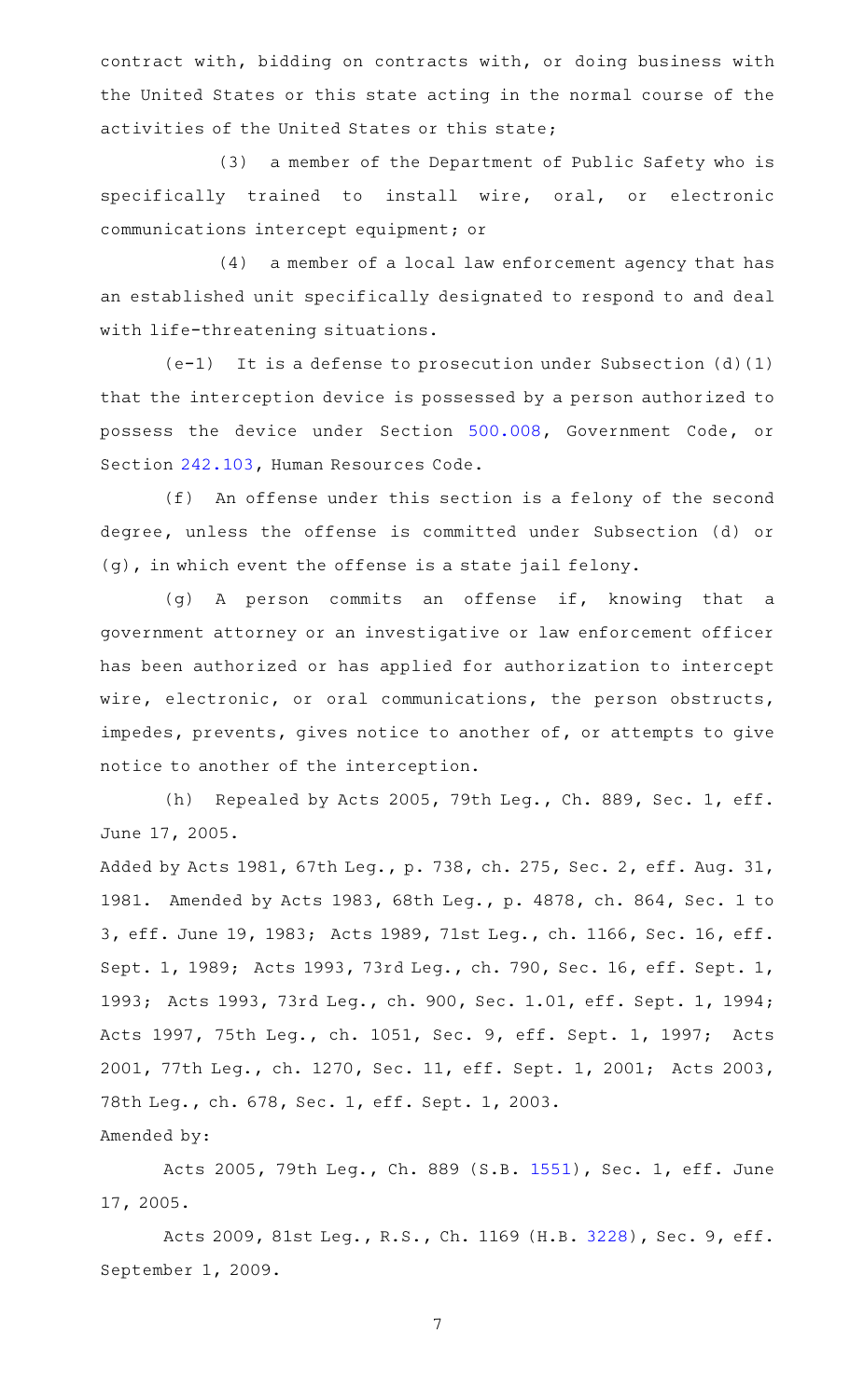Acts 2011, 82nd Leg., R.S., Ch. 85 (S.B. [653\)](http://www.legis.state.tx.us/tlodocs/82R/billtext/html/SB00653F.HTM), Sec. 3.023, eff. September 1, 2011.

Acts 2017, 85th Leg., R.S., Ch. 1058 (H.B. [2931](http://www.legis.state.tx.us/tlodocs/85R/billtext/html/HB02931F.HTM)), Sec. 2.01, eff. January 1, 2019.

Sec. 16.03. UNLAWFUL USE OF PEN REGISTER OR TRAP AND TRACE DEVICE. (a) A person commits an offense if the person knowingly installs or uses a pen register or trap and trace device to record or decode electronic or other impulses for the purpose of identifying telephone numbers dialed or otherwise transmitted on a telephone line.

 $(b)$  In this section:

(1) "Authorized peace officer," "pen register," and "trap and trace device" have the meanings assigned by Article [18B.001,](http://www.statutes.legis.state.tx.us/GetStatute.aspx?Code=CR&Value=18B.001) Code of Criminal Procedure.

(2) "Communication common carrier" has the meaning assigned by Article [18A.001](http://www.statutes.legis.state.tx.us/GetStatute.aspx?Code=CR&Value=18A.001), Code of Criminal Procedure.

(c) It is an affirmative defense to prosecution under Subsection (a) that the actor is:

 $(1)$  an officer, employee, or agent of a communication common carrier and the actor installs or uses a device or equipment to record a number dialed from or to a telephone instrument in the normal course of business of the carrier for purposes of:

(A) protecting property or services provided by the carrier; or

(B) assisting another who the actor reasonably believes to be a peace officer authorized to install or use a pen register or trap and trace device under Chapter [18B](http://www.statutes.legis.state.tx.us/GetStatute.aspx?Code=CR&Value=18B), Code of Criminal Procedure;

(2) an officer, employee, or agent of a lawful enterprise and the actor installs or uses a device or equipment while engaged in an activity that:

(A) is a necessary incident to the rendition of service or to the protection of property of or services provided by the enterprise; and

(B) is not made for the purpose of gathering information for a law enforcement agency or private investigative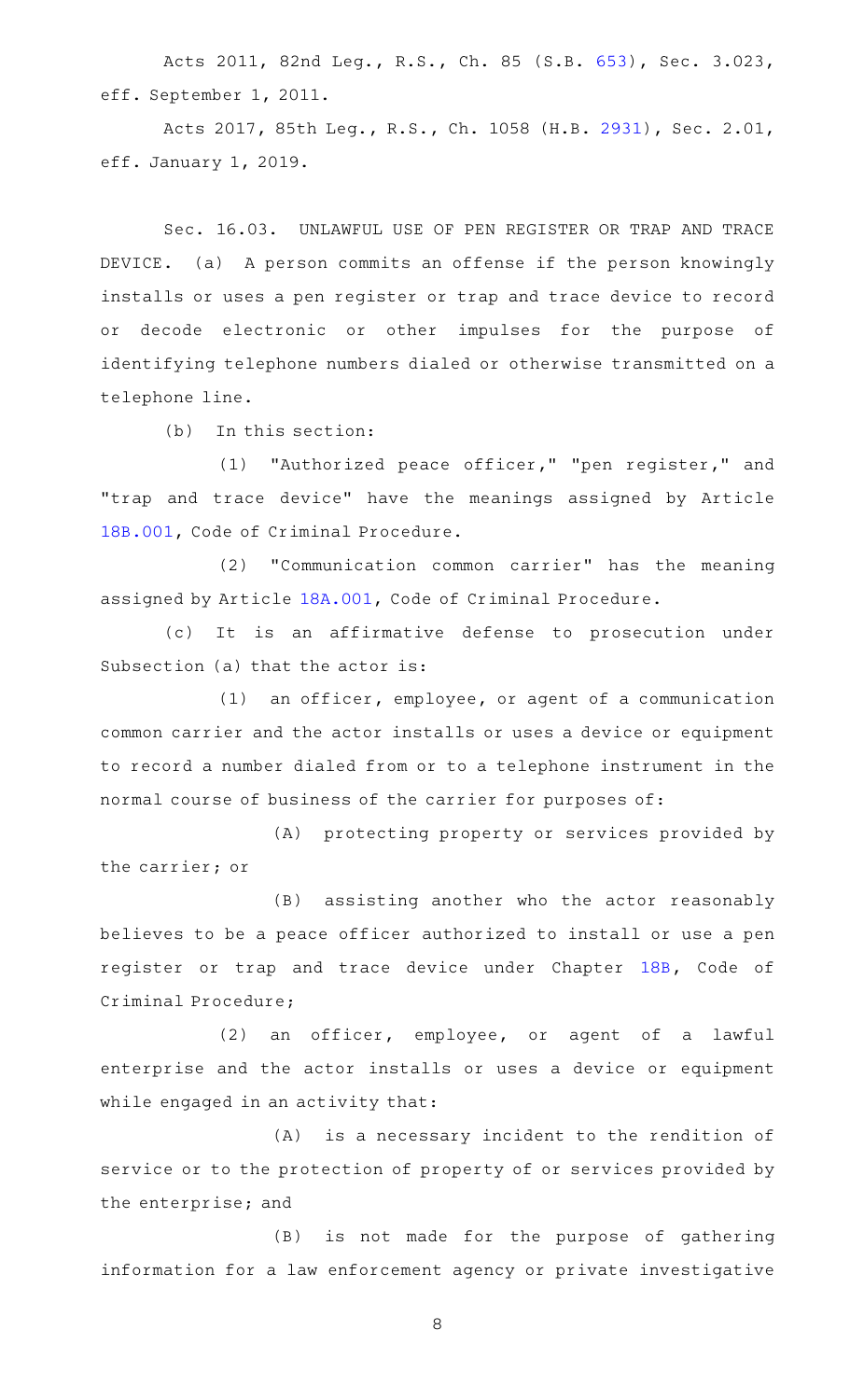agency, other than information related to the theft of communication or information services provided by the enterprise; or

(3) a person authorized to install or use a pen register or trap and trace device under Chapter [18B](http://www.statutes.legis.state.tx.us/GetStatute.aspx?Code=CR&Value=18B), Code of Criminal Procedure.

(d) An offense under this section is a state jail felony. Added by Acts 1985, 69th Leg., ch. 587, Sec. 6, eff. Aug. 26, 1985. Amended by Acts 1989, 71st Leg., ch. 958, Sec. 2, eff. Sept. 1, 1989; Acts 1993, 73rd Leg., ch. 900, Sec. 1.01, eff. Sept. 1, 1994; Acts 1997, 75th Leg., ch. 1051, Sec. 10, eff. Sept. 1, 1997. Amended by:

Acts 2017, 85th Leg., R.S., Ch. 1058 (H.B. [2931](http://www.legis.state.tx.us/tlodocs/85R/billtext/html/HB02931F.HTM)), Sec. 2.02, eff. January 1, 2019.

Sec. 16.04. UNLAWFUL ACCESS TO STORED COMMUNICATIONS.  $(a)$  In this section:

(1) "Electronic communication," "user," and "wire communication" have the meanings assigned by Article [18A.001](http://www.statutes.legis.state.tx.us/GetStatute.aspx?Code=CR&Value=18A.001), Code of Criminal Procedure.

(2) "Electronic storage" has the meaning assigned by Article [18B.001,](http://www.statutes.legis.state.tx.us/GetStatute.aspx?Code=CR&Value=18B.001) Code of Criminal Procedure.

(b) A person commits an offense if the person obtains, alters, or prevents authorized access to a wire or electronic communication while the communication is in electronic storage by:

(1) intentionally obtaining access without authorization to a facility through which a wire or electronic communications service is provided; or

(2) intentionally exceeding an authorization for access to a facility through which a wire or electronic communications service is provided.

(c) Except as provided by Subsection (d), an offense under Subsection (b) is a Class A misdemeanor.

(d) If committed to obtain a benefit or to harm another, an offense is a state jail felony.

(e) It is an affirmative defense to prosecution under Subsection (b) that the conduct was authorized by: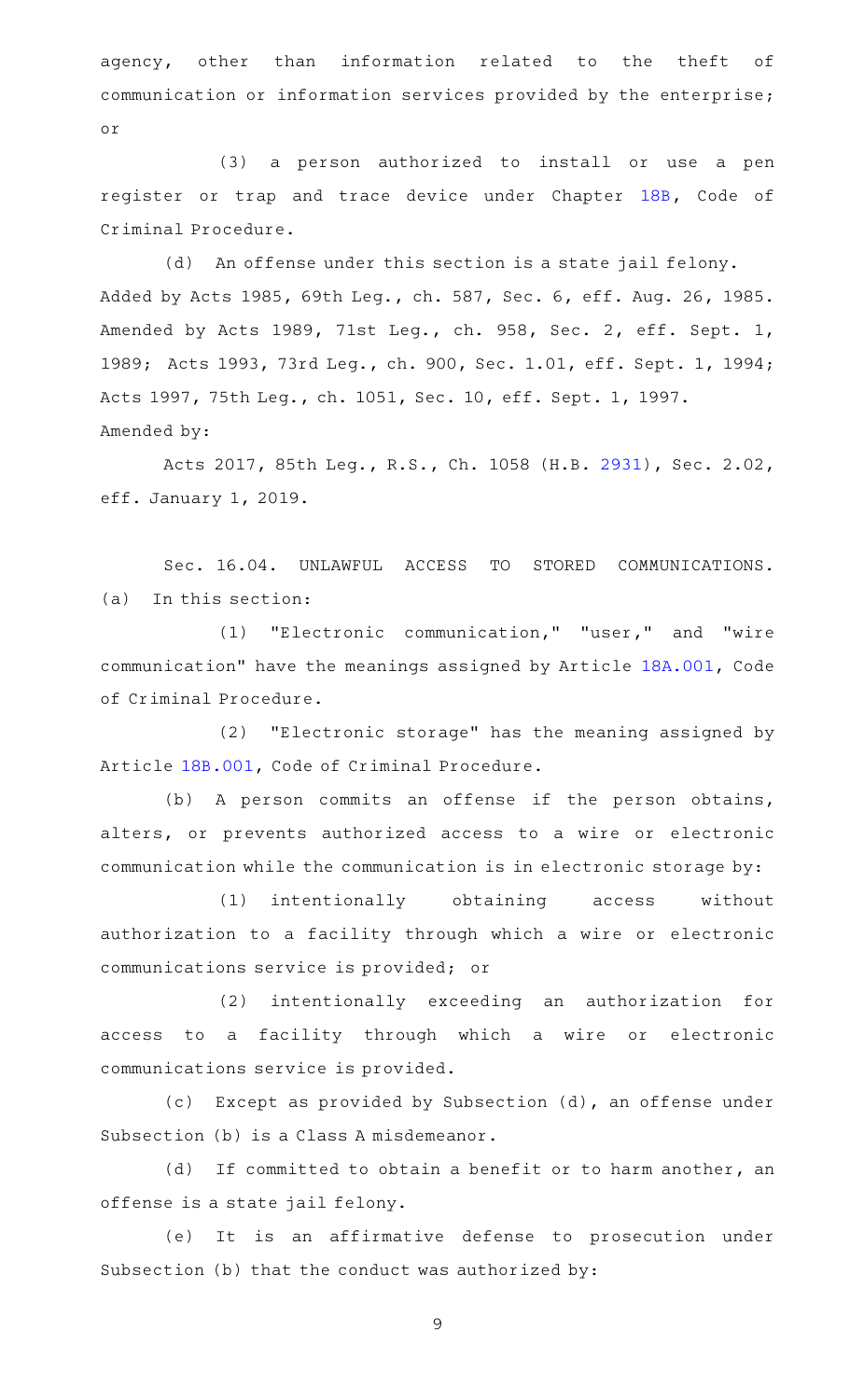(1) the provider of the wire or electronic communications service;

(2) the user of the wire or electronic communications service;

(3) the addressee or intended recipient of the wire or electronic communication; or

(4) Chapter [18B,](http://www.statutes.legis.state.tx.us/GetStatute.aspx?Code=CR&Value=18B) Code of Criminal Procedure. Added by Acts 1989, 71st Leg., ch. 958, Sec. 3, eff. Sept. 1, 1989. Amended by Acts 1993, 73rd Leg., ch. 900, Sec. 1.01, eff. Sept. 1, 1994; Acts 1997, 75th Leg., ch. 1051, Sec. 11, eff. Sept. 1, 1997. Amended by:

Acts 2017, 85th Leg., R.S., Ch. 1058 (H.B. [2931](http://www.legis.state.tx.us/tlodocs/85R/billtext/html/HB02931F.HTM)), Sec. 2.03, eff. January 1, 2019.

Sec. 16.05. ILLEGAL DIVULGENCE OF PUBLIC COMMUNICATIONS. (a) In this section, "electronic communications service" has the meaning assigned by Article [18A.001](http://www.statutes.legis.state.tx.us/GetStatute.aspx?Code=CR&Value=18A.001), Code of Criminal Procedure.

(b) A person who provides electronic communications service to the public commits an offense if the person knowingly divulges the contents of a communication to another who is not the intended recipient of the communication.

(c) It is an affirmative defense to prosecution under Subsection (b) that the actor divulged the contents of the communication:

 $(1)$  as authorized by federal or state law;

 $(2)$  to a person employed, authorized, or whose facilities are used to forward the communication to the communication 's destination; or

(3) to a law enforcement agency if the contents reasonably appear to pertain to the commission of a crime.

(d) Except as provided by Subsection (e), an offense under Subsection (b) that involves a scrambled or encrypted radio communication is a state jail felony.

(e) If committed for a tortious or illegal purpose or to gain a benefit, an offense under Subsection (b) that involves a radio communication that is not scrambled or encrypted:

 $(1)$  is a Class A misdemeanor if the communication is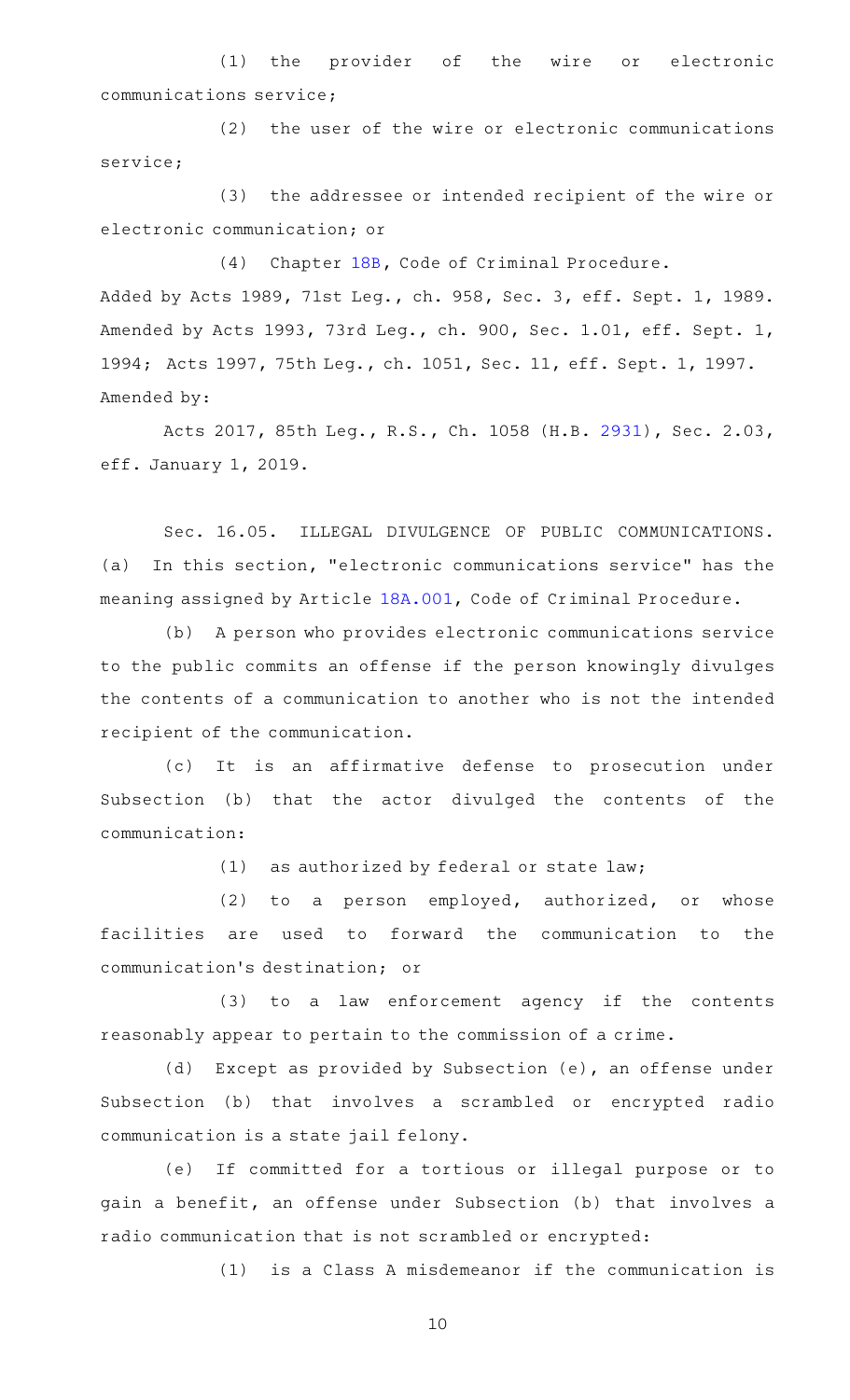not a public land mobile radio service communication or a paging service communication; or

(2) is a Class C misdemeanor if the communication is a public land mobile radio service communication or a paging service communication.

(f) Repealed by Acts 1997, 75th Leg., ch. 1051, Sec. 13, eff. Sept. 1, 1997.

Added by Acts 1989, 71st Leg., ch. 1166, Sec. 17, eff. Sept. 1, 1989. Renumbered from Penal Code Sec. 16.04 by Acts 1990, 71st Leg., 6th C.S., ch. 12, Sec. 2(24), eff. Sept. 6, 1990. Amended by Acts 1993, 73rd Leg., ch. 900, Sec. 1.01, eff. Sept. 1, 1994; Acts 1997, 75th Leg., ch. 1051, Sec. 12, 13, eff. Sept. 1, 1997. Amended by:

Acts 2017, 85th Leg., R.S., Ch. 1058 (H.B. [2931](http://www.legis.state.tx.us/tlodocs/85R/billtext/html/HB02931F.HTM)), Sec. 2.04, eff. January 1, 2019.

Sec. 16.06. UNLAWFUL INSTALLATION OF TRACKING DEVICE. (a) In this section:

(1) "Electronic or mechanical tracking device" means a device capable of emitting an electronic frequency or other signal that may be used by a person to identify, monitor, or record the location of another person or object.

(2) "Motor vehicle" has the meaning assigned by Section [501.002,](http://www.statutes.legis.state.tx.us/GetStatute.aspx?Code=TN&Value=501.002) Transportation Code.

(b) A person commits an offense if the person knowingly installs an electronic or mechanical tracking device on a motor vehicle owned or leased by another person.

(c) An offense under this section is a Class A misdemeanor.

(d) It is an affirmative defense to prosecution under this section that the person:

(1) obtained the effective consent of the owner or lessee of the motor vehicle before the electronic or mechanical tracking device was installed;

(2) assisted another whom the person reasonably believed to be a peace officer authorized to install the device in the course of a criminal investigation or pursuant to an order of a court to gather information for a law enforcement agency; or